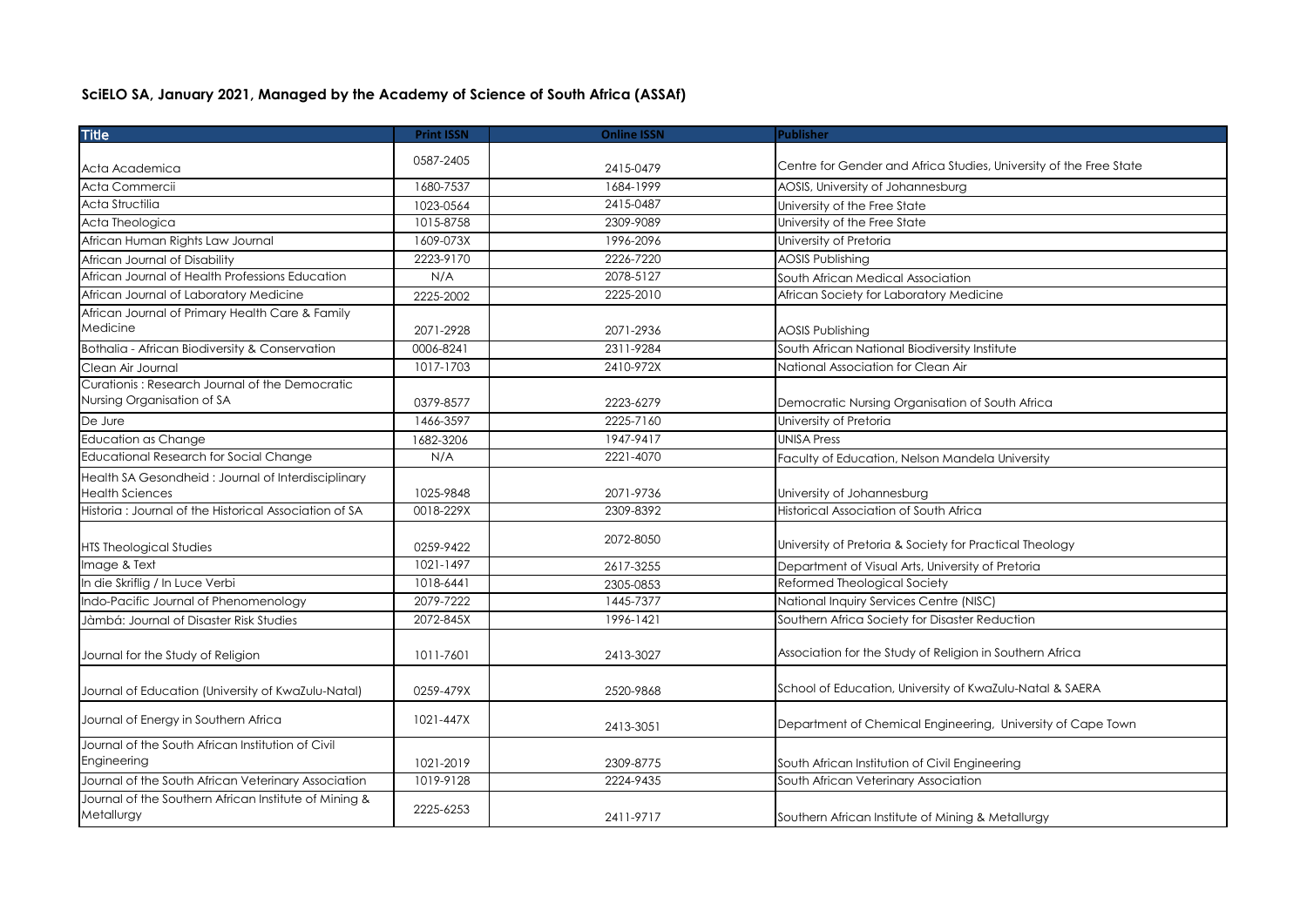| Koedoe: African Protected Area Conservation &                                                |           |           |                                                                            |
|----------------------------------------------------------------------------------------------|-----------|-----------|----------------------------------------------------------------------------|
| Science                                                                                      | 0075-6458 | 2071-0771 | South African National Parks (SANParks)                                    |
| Koers: Bulletin for Christian Scholarship                                                    | 0023-270X | 2304-8557 | Scriber Editorial Systems                                                  |
| Kronos: Southern African Histories                                                           | 0259-0190 | 2309-9585 | University of the Western Cape, History Department                         |
| Law, Democracy & Development                                                                 | 1028-1053 | 2077-4907 | University of the Western Cape, Faculty of Law                             |
| Lexikos                                                                                      | 1684-4904 | 2224-0039 | Stellenbosch University, Woordeboek van die Afrikaanse Taal (WAT)          |
| Literator: Journal of Literary Criticism, Comparative<br>Linguistics & Literary Studies      | 0258-2279 | 2219-8237 | Literature Society of South Africa                                         |
| Missionalia: Southern African Journal of Missiology                                          | 0256-9507 | 2312-878X | Southern African Missiological Society                                     |
| Old Testament Essays                                                                         | 1010-9919 | 2312-3621 | Old Testament Society of Southern Africa                                   |
| Onderstepoort Journal of Veterinary Research                                                 | 0030-2465 | 2219-0635 | Onderstepoort Veterinary Institute / Agricultural Research Council         |
| Phronimon                                                                                    | 1561-4018 | 2413-3086 | South African Society for Greek Philosophy & the Humanities                |
| Potchefstroom Electronic Law Journal (PELJ) /<br>Potchefstroomse Elektroniese Regsblad (PER) | N/A       | 1727-3781 | North-West University, Potchefstroom Campus                                |
| Research & Development (R&D) Journal                                                         | 0257-9669 | 2309-8988 | South African Institution of Mechanical Engineering                        |
| Reading & Writing                                                                            | 2079-8245 | 2308-1422 | AOSIS Publishing / Literacy Association of South Africa                    |
| SA Journal of Industrial Psychology                                                          | 0258-5200 | 2071-0763 | Society for Industrial & Organisational Psychology of South Africa         |
| SA Orthopaedic Journal                                                                       | 1681-150X | 2309-8309 | <b>MedPharm Publications</b>                                               |
| Scriptura                                                                                    | 0254-1807 | 2305-445X | Stellenbosch University, Faculty of Theology                               |
| Social Work/ Maatskaplike Werk                                                               | 0037-8054 | 2312-7198 | Department of Social Work, Stellenbosch University                         |
| South African Computer Journal                                                               | 1015-7999 | 2313-7835 | South African Institute of Computer Scientists & Information Technologists |
| South African Crime Quarterly                                                                | 1991-3877 | 2413-3108 | Institute for Security Studies, Pretoria                                   |
| South African Dental Journal                                                                 | 0011-8516 | 0375-1562 | South African Dental Association                                           |
| South African Medical Journal                                                                | 0256-9574 | 2078-5135 | South African Medical Association                                          |
| <b>SAIEE Africa Research Journal</b>                                                         | 0038-2221 | 1991-1696 | South African Institute of Electrical Engineers                            |
| South African Journal of Agricultural Extension                                              | 0301-603X | 2413-3221 | South African Society of Agricultural Extension                            |
| South African Journal of Animal Science                                                      | 0375-1589 | 2221-4062 | South African Society for Animal Science                                   |
| South African Journal of Chemistry                                                           | 0379-4350 | 1996-840X | South African Chemical Institute                                           |
| South African Journal of Child Health                                                        | 1994-3032 | 1999-7671 | South African Medical Association                                          |
| South African Journal of Childhood Education                                                 | 2223-7674 | 2223-7682 | AOSIS / Centre for Education Practice Research, University of Johannesburg |
| South African Journal of Communication Disorders                                             | 0379-8046 | 2225-4765 | South African Speech-Language-Hearing Association                          |
| South African Journal of Economic & Management<br>Sciences                                   | 1015-8812 | 2222-3436 | AOSIS Publishing / University of Pretoria                                  |
| South African Journal of Education                                                           | 0256-0100 | 2076-3433 | Education Association of South Africa / University of Pretoria             |